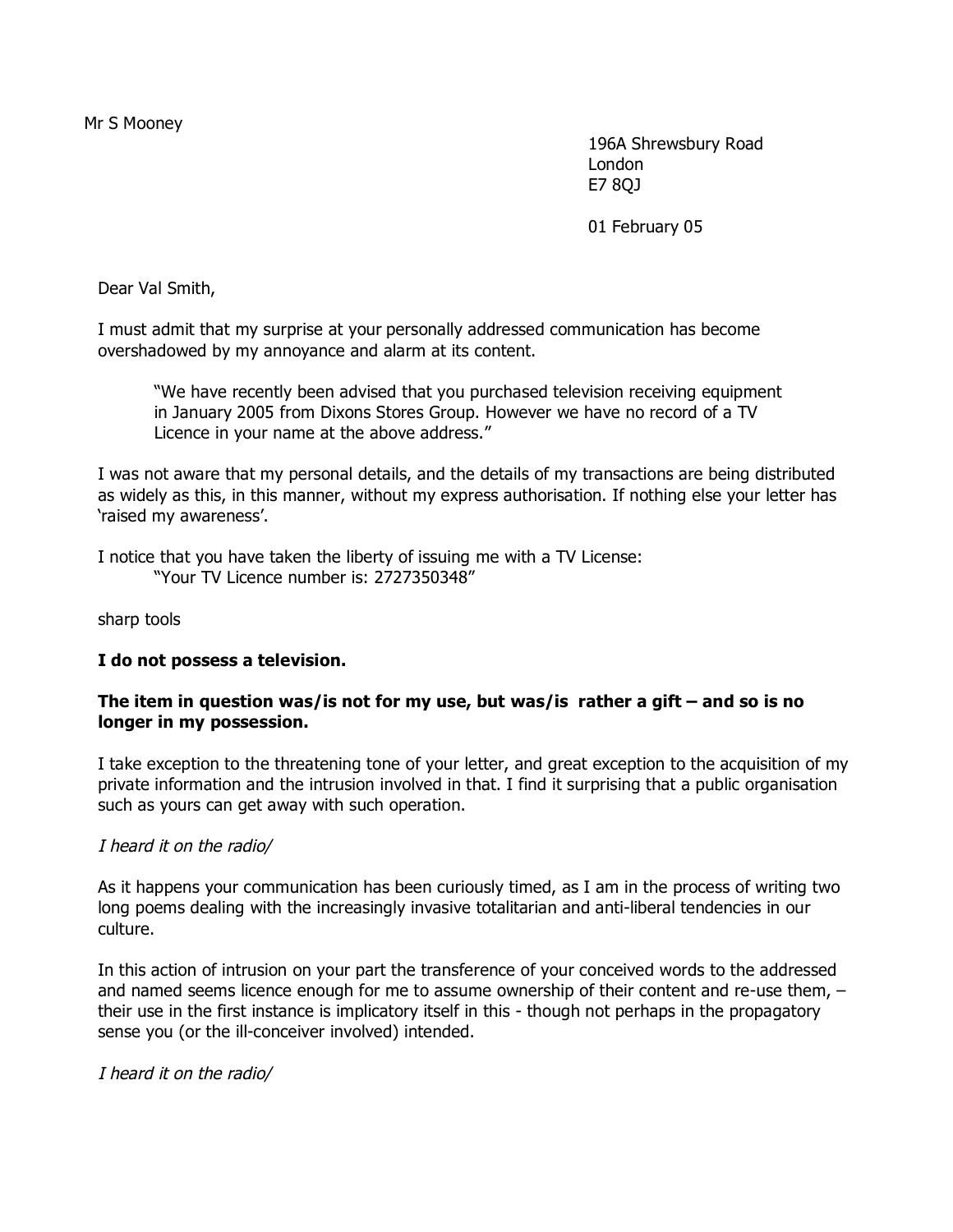I have taken the liberty of including in this letter particular phrases of interest and concern, as you have taken the enormous liberty of contacting me and using my private information without my consent. In fact *this* letter as a whole is part of the first of the two poems mentioned, so you can assume all quotations are in use:

Dear Mr

confirm this by completing the section on the back of the payment slip and return it to us in the envelope provided.

so we can transfer it.

you must buy one straight away. The easiest way to pay is by Direct Debit – one quick phone call is all it takes – a choice of other easy payment methods is listed overleaf.

Don't risk being caught unlicensed.

Yours Sincerely,

< title deleted for security reasons >

Customer Services

What this licence allows:

\* subject to the conditions overleaf

It is your proof you are licensed to watch television.

This license can be revoked or its terms varied.

You do not have to let them into your home without a search warrant.

Your TV License does not guarantee a good picture.

I heard it on the radio/ can't believe it/

[alarm]

I won't be including either you name or your digitally copied signature, as it seems inevitable that your directive in this is operating 'under orders'. (bless)

I shall certainly keep you informed of the publication date.

I shall of course ensure that <everyone I know> is made aware of this particular practice of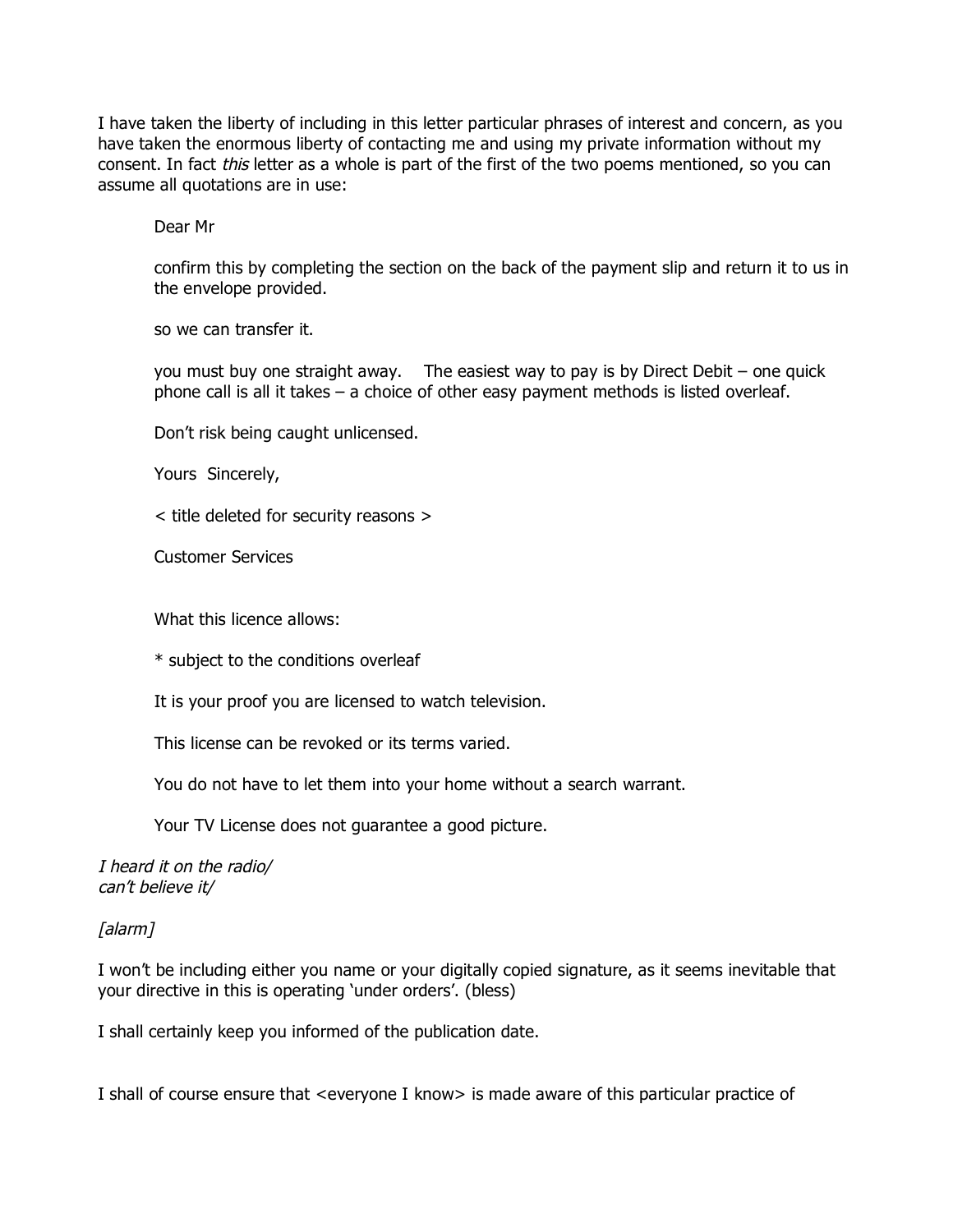unauthorised use/unjustified use/subversion/subjugation/breach [please delete as appropriate]

of (private) data collection legislation.

It would appear that the following options are those your thoughtful letter would force upon members of the public who do, and who do not, possess an item of your particular perceived 'remit':

- a) pay for all (such) items in untraceable cash
- b) provide false identity particulars
- c) subvert information gathering efforts at every occasion
- d) maintain silence
- e) keep on the move
- f) a life of crime

[you see how easily that happened there … one for your Human Resources people]

Invasive.

# As to:

"please let us know the address of the property where the equipment is to be used by writing to TV Licensing, Bristol BS98 1TL (you may then receive a visit from us to confirm the situation).",

# [alarm]

I shall of course not be supplying/furnishing/fencing/soliciting you [Stazi fashion] with this unconnected/unnecessary/private/confidential data for your files/records/dossiers/profiles – your 'jurisdiction' does not extend that far.

You are perfectly welcome to send someone on a 'visit' to confirm that I do not have either a TV or the item purchased that you refer to, or any TV receiving equipment at all for that matter. Be aware though, that I will not be taking time off either work, or my University commitments, to accommodate TV Licensing. I am frequently (but not always) home after 8/8:30 pm during the week, occasionally earlier.

Likewise, with regard to:

"If your details have changed please phone 0870 241 5167, or write to us at TV Licensing, Bristol BS98 1TL."

I shall certainly not be doing any such thing, as I have never furnished you with that information to begin with  $(!!)$  – and object to your acquisition of it in the first place – as I have pointed out, I do not possess a TV.